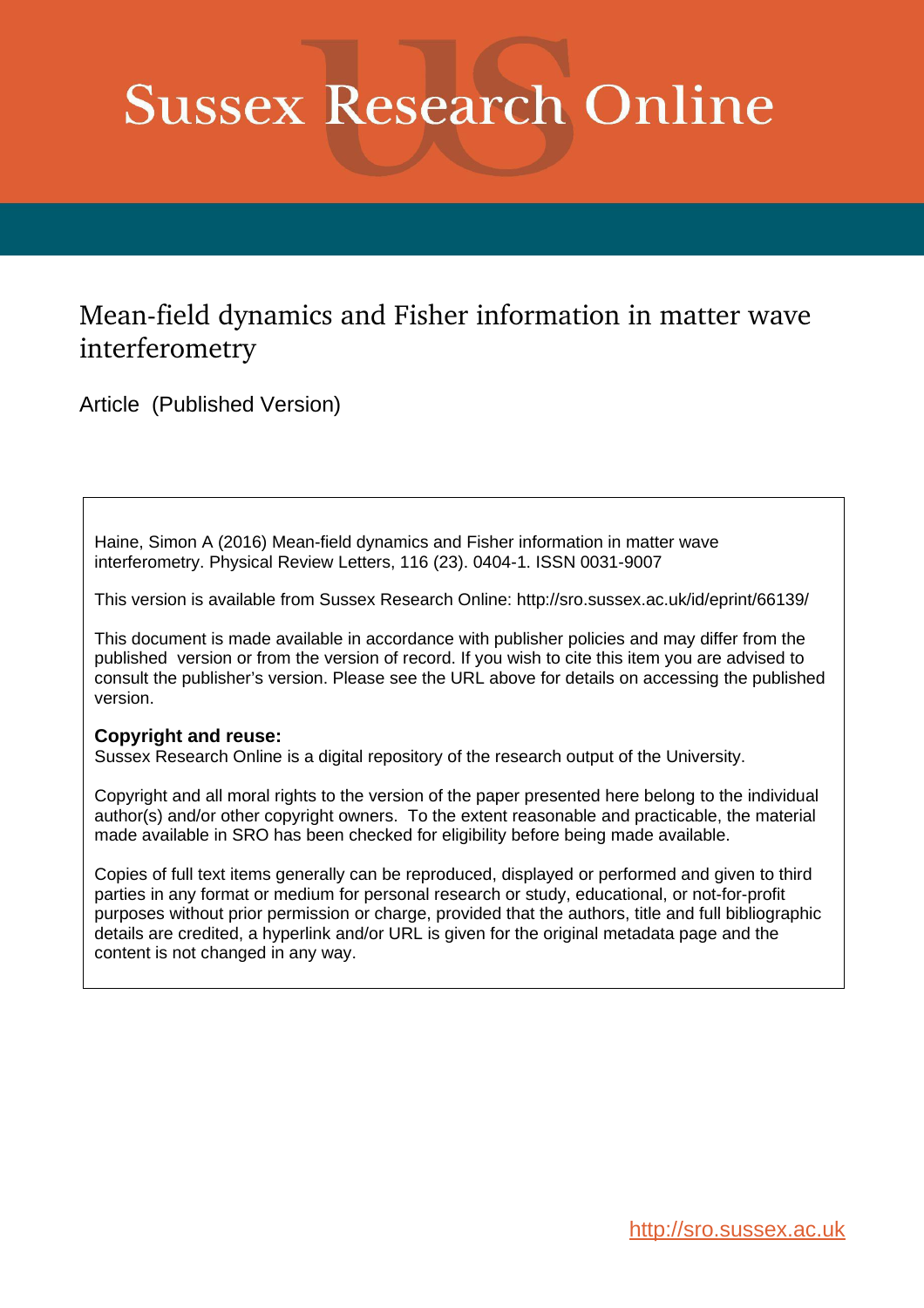## <span id="page-1-0"></span>Mean-Field Dynamics and Fisher Information in Matter Wave Interferometry

Simon A. Haine<sup>[\\*](#page-5-0)</sup>

School of Mathematics and Physics, University of Queensland, Brisbane, Queensland 4072, Australia (Received 20 December 2015; published 9 June 2016)

There has been considerable recent interest in the mean-field dynamics of various atom-interferometry schemes designed for precision sensing. In the field of quantum metrology, the standard tools for evaluating metrological sensitivity are the classical and quantum Fisher information. In this Letter, we show how these tools can be adapted to evaluate the sensitivity when the behavior is dominated by mean-field dynamics. As an example, we compare the behavior of four recent theoretical proposals for gyroscopes based on matterwave interference in toroidally trapped geometries. We show that while the quantum Fisher information increases at different rates for the various schemes considered, in all cases it is consistent with the wellknown Sagnac phase shift after the matter waves have traversed a closed path. However, we argue that the relevant metric for quantifying interferometric sensitivity is the classical Fisher information, which can vary considerably between the schemes.

DOI: [10.1103/PhysRevLett.116.230404](http://dx.doi.org/10.1103/PhysRevLett.116.230404)

Introduction.—Quantum devices based on matter-wave interferometry, such as atom interferometers [\[1\]](#page-5-1), atomic Josephson junctions [\[2\]](#page-5-2), and superfluid helium quantum interference devices [\[3\]](#page-5-3) have the potential to provide extremely sensitive measurements of inertial quantities such as rotations, accelerations, and gravitational fields [4–[12\].](#page-5-4) While the principles of matter-wave interferometers are well understood, in practice, characterizing and optimizing interferometry schemes is still challenging, as there are many competing effects that can affect the sensitivity [\[13](#page-5-5)–15].

While there have recently been proof-of-principle demonstrations of matter-wave interferometers displaying nontrivial quantum correlations [16–[24\],](#page-5-6) to date, all matter-wave interferometers with inertial sensing capabilities have been well described by *mean-field* dynamics, which can be obtained by solving either the single particle Schrödinger equation, or the Gross-Pitaevskii equation (GPE) [\[25\].](#page-5-7) For example, there have been several recent proposals for atomic gyroscopes based on interference of Bose condensed atoms (BECs) confined in toroidal geometries, or "ring traps"[26–[31\].](#page-5-8) The analysis of these schemes has largely been concerned with the complex multimode dynamics of the order-parameter  $\psi(\mathbf{r}, t)$ , which displays rich mean-field dynamics due to the interatomic interactions.

The field of quantum metrology has developed sophisticated tools for evaluating the sensitivity of measurement devices, such as the quantum Fisher information (QFI) and the classical Fisher information (CFI) [\[32\]](#page-5-9). However, such analyses are usually concerned with the development of optimal measurement strategies with exotic quantum states, with the goal of providing measurement sensitivities better than the standard quantum limit [\[33\]](#page-5-10), and largely ignore the classical effects that dominate matter-wave interferometry, such as maximizing interrogation times and mode matching, with which mean-field analyses are concerned. In this Letter, we demonstrate how to calculate the QFI and CFI from the mean-field dynamics of the system, and demonstrate that this is a useful method of quantifying the sensitivity even in the absence of quantum correlations. We apply this technique to four recently proposed schemes [26–[29\]](#page-5-8) concerning matter-wave interferometry in ring traps, and show that this technique is very effective at identifying the advantages and disadvantages of each scheme.

Mean-field dynamics and Fisher information.—The fundamental question when assessing the sensitivity of a matter-wave interferometer is the following: By making measurements on the distribution of particles that have been effected by some classical parameter  $\chi$  (which may be, for example, a parameter quantifying the magnitude of a rotation, acceleration, or gravitational field), how precisely can  $\gamma$  be estimated? The answer is given by the quantum Cramer-Rao bound [\[34\],](#page-5-11) which dictates that the smallest resolvable change in  $\chi$  is  $\delta \chi = (1/\sqrt{\mathcal{F}_Q})$  where  $\mathcal{F}_Q$  is the QFI, which for pure states is  $\mathcal{F}_Q = 4[\langle \dot{\Psi} | \dot{\Psi} \rangle - |\langle \Psi | \dot{\Psi} \rangle|^2],$ where  $|\Psi\rangle = (\partial/\partial \chi)|\Psi\rangle$  [\[32,35\]](#page-5-9). The analysis in [\[26](#page-5-8)–29] is largely concerned with the complicated multimode meanfield dynamics of the order parameter  $\psi(\mathbf{r}, t)$ , which is simulated via the GPE [\[25\],](#page-5-7) from which the mean density distribution can be calculated. The QFI is not normally considered in a mean-field analysis, as these calculations are agnostic about the form of the full quantum state  $|\Psi\rangle$ . While the order parameter  $\psi(\mathbf{r})$  is not usually considered as a quantum object, by assuming that the full N-particle state of the system is uncorrelated, we can use  $\psi(\mathbf{r})$  to calculate the QFI. Specifically, we make the reasonable assumption [\[36\]](#page-5-12) that  $|\Psi(t)\rangle = [(\hat{a}^{\dagger}_{\psi}(t)]^N/\sqrt{N!})|0\rangle$ , where  $\hat{a}_{\psi}(t) =$  $\int_{\mathbf{R}^3} \psi^*(\mathbf{r},t) \hat{\psi}(\mathbf{r}) d^3 \mathbf{r}$ , or equivalently, that the system is<br>represented by a many-body wave function of the form represented by a many-body wave function of the form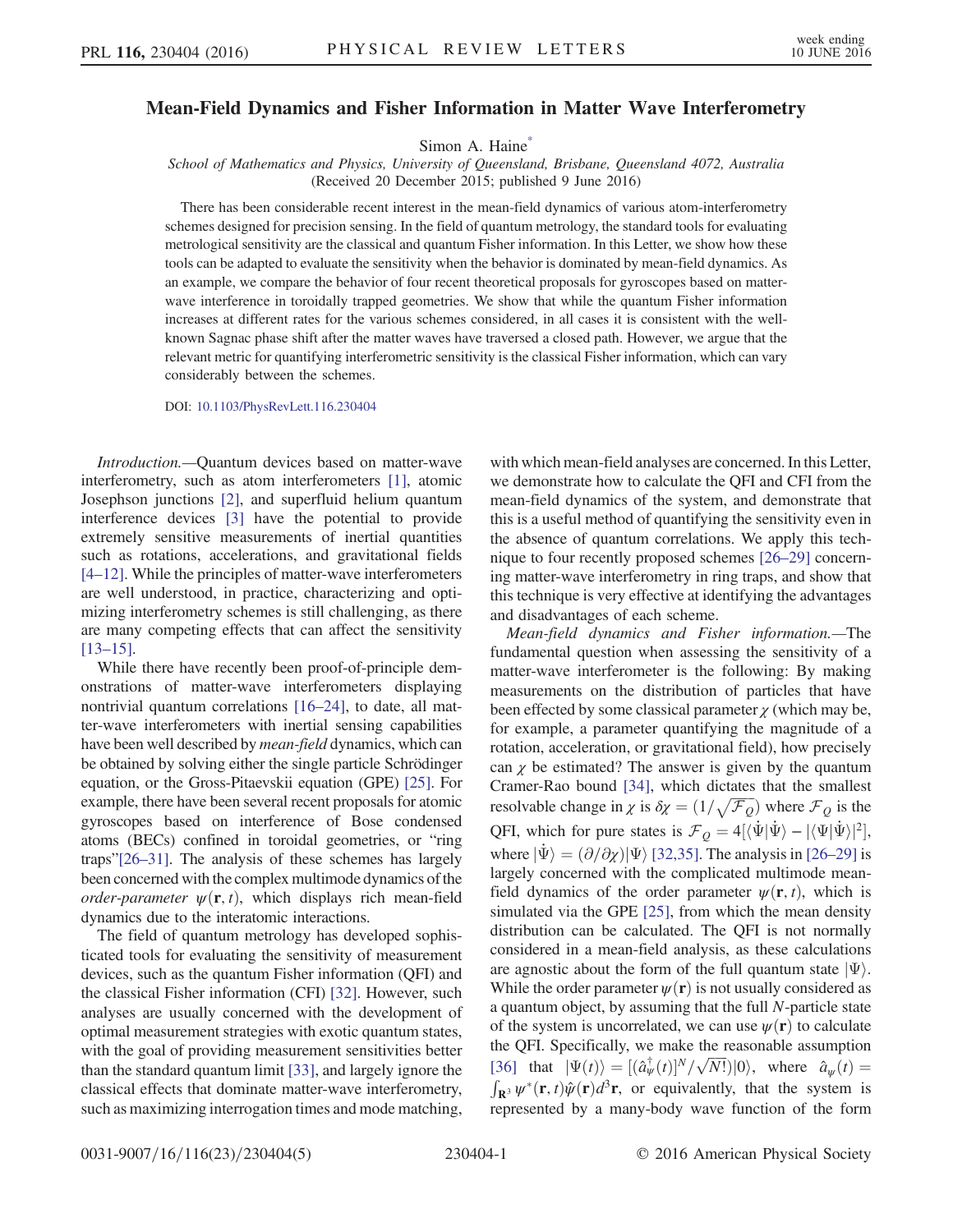$\Psi(\mathbf{r}_1, \mathbf{r}_2, ..., \mathbf{r}_N) = \psi(\mathbf{r}_1)\psi(\mathbf{r}_2), ..., \psi(\mathbf{r}_N)$ . Because of the additive nature of QFI for separable systems [\[35\],](#page-5-13) the QFI becomes  $\mathcal{F}_Q = N F_Q$ , where

$$
F_Q = 4 \left[ \int_{\mathbf{R}^3} \dot{\psi}^* \dot{\psi} d^3 \mathbf{r} - \left| \int_{\mathbf{R}^3} \psi^* \dot{\psi} d^3 \mathbf{r} \right|^2 \right] \tag{1}
$$

is the *single particle* QFI, and  $\dot{\psi} = (\partial/\partial \chi)\psi(\mathbf{r}, t)$ . The QFI tells us in principle how much information about the parameter  $\chi$  that the state  $|\Psi\rangle$  contains, assuming that we have complete freedom in the choice of measurement. However, in the case of matter-wave interferometry, we are usually limited to making measurements of the spatial distribution of particles, as is the case via optical fluorescence, absorption, or phase-contrast imaging [\[37\],](#page-5-14) or detection via multichannel arrays such as is common in experiments with metastable helium [\[38\].](#page-5-15) Because of the nature of these imaging techniques, only two dimensions of the spatial distribution at a single snapshot in time can be obtained, with the third dimension integrated over [\[37\].](#page-5-14) In this case we are restricted to the information that is contained in spatial probability distribution, and the sensitivity is limited to  $\Delta \chi = (1/\sqrt{\mathcal{F}_C})$ , where  $\mathcal{F}_C$  is the CFI.<br>Again, assuming that our many-body quantum state is Again, assuming that our many-body quantum state is uncorrelated, we can view the detection of the position of each atom as N uncorrelated events, such that the CFI is simply  $\mathcal{F}_C = NF_C$ , where

<span id="page-2-0"></span>
$$
F_C = \int_{\mathbf{R}^2} \frac{1}{P(x, y)} \left(\frac{\partial P}{\partial x}\right)^2 dx dy, \tag{2}
$$

and  $P(x, y) = \int |\psi(\mathbf{r}, t)|^2 dz$ , where we have chosen the z<br>direction as the imaging axis. The CEI quantifies how direction as the imaging axis. The CFI quantifies how precisely we can estimate  $\chi$  based purely on measurements of the two dimensional position distribution function. By optimizing over all possible measurements it can be shown that  $\mathcal{F}_O \geq \mathcal{F}_C$  [\[32\]](#page-5-9).

Obviously, by assuming that our state is uncorrelated, as with all mean-field treatments, we are ignoring the effects of any possible quantum correlations between the particles. However, in all matter-wave interferometer inertial sensors so far demonstrated, the atomic sources are well approximated by uncorrelated systems [\[1\]](#page-5-1). Additionally, in many of these experiments, the detection efficiency is low, or there are significant sources of loss [\[13\],](#page-5-5) which has the effect of diminishing the importance of any correlations.

<span id="page-2-1"></span>Comparison of matter-wave gyroscopes.—When a matter wave in a rotating frame is split such that it traverses two separate paths enclosing an area A, the components in each path accumulate a phase difference given by the wellknown Sagnac effect

$$
\phi_S = \frac{2m}{\hbar} \Omega \cdot \mathbf{A},\tag{3}
$$

where *m* is the mass of the particle,  $A = A\hat{n}$ , where  $\hat{n}$  is the unit vector normal to the enclosed area, and  $\Omega$  is the angular velocity [\[1\]](#page-5-1). We now turn our attention to the specific case of an interferometric matter-wave gyroscope confined in a ring trap. In particular, we aim to use  $F_Q$  and  $F_C$  as a tool to compare the recent theoretical proposals [26–[29\].](#page-5-8) Our aim is not to replicate every detail of these proposals, but to demonstrate how  $F_C$  and  $F_Q$  illuminate important aspects and the advantages and disadvantages of each scheme. As in [26–[28\],](#page-5-8) working in cylindrical coordinates  $\{r, z, \theta\}$ , we assume a trapping potential of the form  $V(\mathbf{r}) =$  $\frac{1}{2}m[\omega_z^2 z^2 + \omega_r^2 (r - R)^2]$ , where R is the radius of the torus<br>and  $\omega$  and  $\omega$  are the radial and axial trapping frequencies. and  $\omega_r$  and  $\omega_z$  are the radial and axial trapping frequencies. Assuming that the radial and axial confinement is sufficiently tight, we may ignore the dynamics in these directions, in which case the evolution of the order parameter is described by the equation

<span id="page-2-2"></span>
$$
i\hbar \frac{d}{dt}\psi(\theta, t) = \left(\frac{-\hbar^2}{2mR^2}\frac{\partial^2}{\partial \theta^2} + U|\psi|^2 - \Omega \hat{L}_z\right)\psi(\theta, t), \quad (4)
$$

where  $\hat{L}_z$  is the z component of the angular momentum, and we have assumed that we are working in a frame rotating around the *z* axis at angular frequency  $Ω$ . The goal of the device is to estimate Ω based on measurements of the matter waves. We first restrict ourself to the noninteracting case  $U = 0$ . In this case,  $\hat{L}_z$  commutes with the other terms in the Hamiltonian which allows us to solve for the dynamics of  $\psi(\theta, t)$  analytically:  $\psi(\theta, t) = \hat{U}_{\Omega} \hat{U}_{KE} \psi(\theta, 0)$ , where  $\hat{U}_{\Omega} =$  $\exp(i\Omega \hat{L}_z t/\hbar),$  and  $\hat{U}_{KE} = \exp(i t \hbar / 2mR^2 [\partial^2 / \partial \theta^2]),$ <br>which allows us to evaluate which allows us to evaluate

$$
F_Q(t) = 4t^2 V(\hat{L}_z/\hbar),\tag{5}
$$

where the variance may be computed with respect to either the initial state  $\psi(\theta, 0)$  or the state at some later time  $\psi(\theta, t)$ . From this, we see that initial states with a large spread in angular momentum will accumulate QFI more rapidly. To evaluate  $F_c$ , we solve for  $\psi(\theta, t)$ , calculate  $P(\theta, t) =$  $|\psi(\theta, t)|^2$  for a range of different values of  $\Omega$ , and then calculate the derivative in Eq. [\(2\)](#page-2-0) numerically. We first examine the scheme proposed by Kandes et al. [\[27\]](#page-5-16). They simulate a Gaussian wave packet (centered at  $\theta = 0$ , initially at rest in the rotating frame), which is then split into two counterpropagating components with momentum  $\pm \hbar k_{\text{kick}}$ . The wave packets then traverse the ring in opposite directions, colliding (and passing through each other) on the far side of the ring ( $\theta = \pi$ ), and again back at  $\theta = 0$ . Figure [1\(a\)](#page-3-0) shows  $P(\theta, t)$ , which displays high-contrast interference fringes as the wave packets pass through one another. The position of these fringes depends on the value of  $\Omega$  used in the simulation. Figure [1\(b\)](#page-3-0) shows  $dP(\theta, t)/d\Omega$ , generated by performing simulations with slightly different values of Ω. It can be seen that the derivative is negligible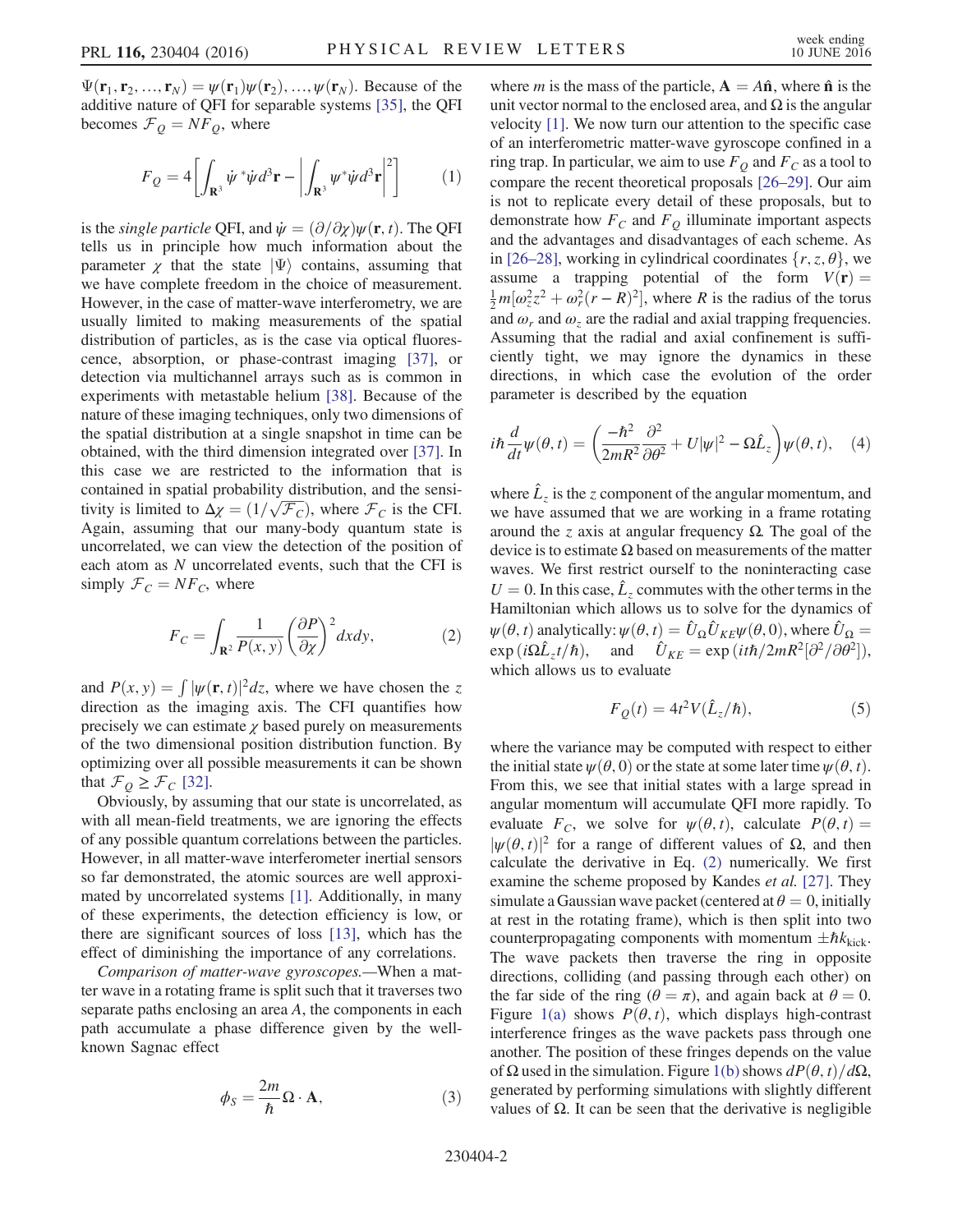<span id="page-3-0"></span>

FIG. 1. (a), (d), (g)  $P(\theta, t)$  simulated with  $\Omega = 0$  (low density, white; high density, dark). (b), (e), (h)  $dP(\theta, t)/d\Omega|_{\Omega=0}$  (positive, red; negative, blue; zero, white). (c), (f), (i)  $F_Q$  (red dashed line),  $F_C$  (blue solid line),  $F_{LR}$  [green + symbols, (i) only], and  $4t^2R^2k_{\rm kick}$  (red dated lines indicate integer multiples of the classical collision ti dotted line). The vertical dotted lines indicate integer multiples of the classical collision time  $T_c$  and the horizontal dotted lines indicate  $n^2F_s$ , for integer values of n, indicating the number of closed loops the wave packets have traversed. Parameters: For all frames,  $\psi(\theta,0) = \sqrt{2} (\sigma \sqrt{\pi/2})^{-1/2} \exp(-\theta^2/2\sigma^2) \cos(k_{\text{kick}}R\theta), \sigma = 0.5 \text{ rad}, k_{\text{kick}} = 20/R.$  (a)–(c) and (g)–(i)  $U = 0$ ; (d)–(f)  $U = 0.2\hbar/mR$ . In frames (g)–(i), a repulsive delta-function potential was introduced at  $\theta = 0$  and  $t = T_c$ .

except when the wave packets are overlapping. The asymmetric nature of the derivative indicates that small deviations in  $\Omega$  can be inferred from the spatial position of the fringes. Figure [1\(c\)](#page-3-0) shows  $F_Q$  and  $F_C$  vs time. As expected,  $F_Q$ displays quadratic time dependence with prefactor  $V(\hat{L}_z/\hbar) \approx R^2 k_{\text{kick}}^2$ . The CFI is initially zero, but when<br>the wave packets begin to overlap  $F_c$  increases such that the wave packets begin to overlap,  $F_C$  increases such that  $F_C \approx F_O$ . The times at which this occurs is at integer multiples of the classical collision time  $T_c = \pi Rm/\hbar k_{\text{kick}}$ , at which  $F_Q \approx F_S = (2m\pi R^2/\hbar)^2$ , where  $F_S$  is defined as the QFI of a state where the phase of two components differs by the Sagnac phase shift:  $|\Psi\rangle = (1/\sqrt{2})(|\psi_1\rangle + |\psi_2\rangle e^{i\phi_3})$ ,<br>where  $\phi_0$  is given by Eq. (3) and  $\langle \psi_0 | \psi_1 \rangle = \delta_0$ . This where  $\phi_S$  is given by Eq. [\(3\)](#page-2-1), and  $\langle \psi_i | \psi_j \rangle = \delta_{ij}$ . This quantity represents idealized operation of a matter-wave gyroscope after one closed loop has been traversed. From this analysis, we see that the magnitude of  $k_{\text{kick}}$  increases the rate at which  $F<sub>O</sub>$  accumulates, but it ultimately doesn't affect the value of  $F<sub>O</sub>$  after an integer number of closed loops have been traversed. As we are restricted to measurements of the spatial distribution of particles,  $F_C$  is the relevant quantity, which is sharply peaked around integer multiples of  $T_c$ , indicating that it is crucial to make the measurement at the collision times.

So far these results are not particularly surprising. However, this analysis allows us to deal with more complicated systems where our analytic insight breaks down. One such example is by including a nonlinear interaction  $U \neq 0$  in Eq. [\(4\)](#page-2-2). Figure [1\(d\)](#page-3-0) shows an identical simulation to Fig. [1\(a\),](#page-3-0) except with  $U = 0.2\hbar/mR$ . The wave packets now disperse much more rapidly until they become larger than the circumference of the ring, and the notion of a classical collision time and Sagnac phase shift becomes ill defined. However, our Fisher information analysis sheds some light on the usefulness of this device [Fig. [1\(f\)\]](#page-3-0).  $F_Q$ increases more rapidly than the noninteracting case, and  $F_C$  is no longer sharply peaked around integer multiples of  $T_c$ . Although  $F_C$  is less than  $F_Q$  for all time, it is also significantly greater than zero, and can be greater than  $F<sub>S</sub>$ , indicating the existence of a method of processing the information contained in  $P(θ)$  in order to extract Ω, even when the concept of the Sagnac phase shift Eq. [\(3\)](#page-2-1) become irrelevant due to different momentum components traversing different number of closed loops. Kandes et al. [\[27\]](#page-5-16) provide a method of extracting the phase shift based on analyzing different frequency components of the density distribution, but this method assumes perfect signal-to-noise ratio and cannot make predictions on the metrological sensitivity of the device, which our analysis does.

In both of the above calculations, the rotational information is contained in the position of the interferences fringes in the density. This would require high-resolution spatial imagining, which could be challenging if the wavelength of the fringes becomes small. Helm et al. [\[28\]](#page-5-17) model a similar scheme, except that each wave packet partially reflects off a sharp delta-function "barrier" at  $\theta = 0$ , acting as a matter-wave beam splitter to convert the phase information into population information of the two counterpropagating wave packets. The height of the barrier is tuned such that the wave packets undergo 50% quantum reflection, and the clockwise and counterclockwise propagating components can interfere. Figure  $1(g)$  shows that the system behaves identically to that of Kandes et al. until the wave packets encounter the barrier at  $t \approx 2T_c$ , after which time the relative populations of the counterpropagating wave packets depends on  $\Omega$ . This is reflected in  $F_C$ , which displays a plateau of  $F_C \approx 4F_S$  after  $2T_c$  until the wave packets collide again, creating ambiguity in the population of each wave packet. If our imaging system cannot fully resolve the details of the density distribution, but can distinguish between the right-going and left-going matter-wave components, then the appropriate CFI is  $F_{LR} = \sum_{j=L,R} P_j^{-1} (\partial P_j / \partial \Omega)^2$ ,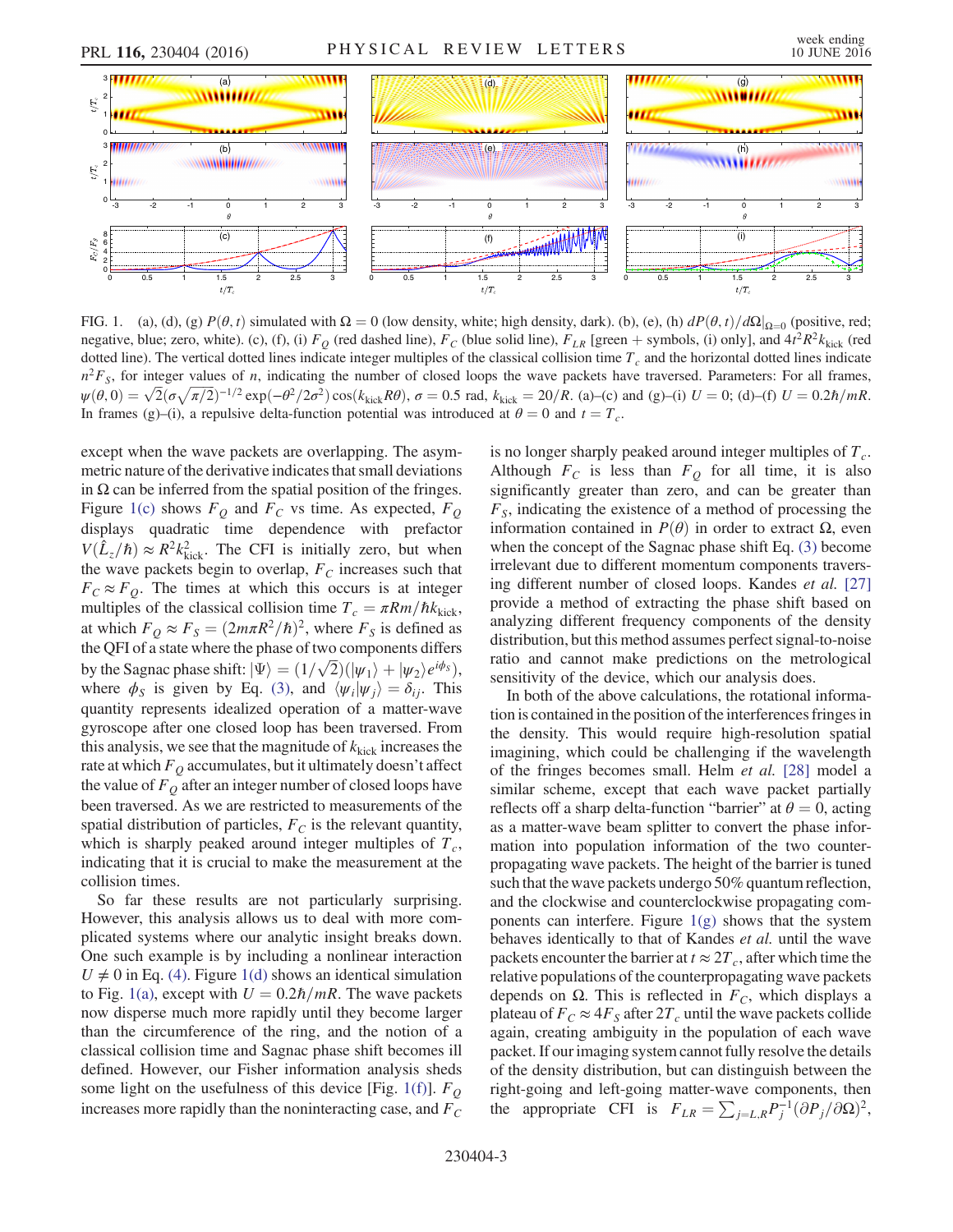where  $P_L = \int_{-\pi}^{0} P(\theta) d\theta$ ,  $P_R = \int_{0}^{\pi} P(\theta) d\theta$  are the components of the matter wave on the left and right of the harrier nents of the matter wave on the left and right of the barrier respectively. Figure [1\(i\)](#page-3-0) shows that  $F_{LR}$  is comparable to  $F_C$ , indicating that a measurement of the fraction of atoms on either side of the barrier is sufficient to extract the rotation information from the system. We note that although Helm et al. focus on the soliton regime for their simulations, we see that by simply using noninteracting wave packets,  $F_{LR}$ approaches  $F<sub>S</sub>$ , indicating that this approach is sufficient to observe the full information from the Sagnac effect, without the need for operating in the soliton regime.

Halkyard *et al.* [\[26\]](#page-5-8) consider a different approach, where the matter wave is initially in the ground state of the potential, which uniformly fills the ring. A coupling pulse is then used to coherently transfer 50% of the population to a different spin state while also transferring orbital angular momentum  $\hbar$  to this component. The two components remain spatially overlapped but accumulate a phase difference at a rate  $\Delta \phi = 2\ell \Omega t$ , which is then converted into either a population difference or density modulation between the two components via Ramsey interferometry. For simplicity, and as it highlights the important features of the scheme, we will initially consider only a single spin state, consisting of an equal superposition of  $\hat{L}_z$  eigenstates with eigenvalues  $\pm \hbar \ell$ :  $\psi(\theta, 0) = (1/\sqrt{4\pi})(e^{i\theta} + e^{-i\theta}\ell)$ .<br>In this case we have an exact expression for the variance of In this case we have an exact expression for the variance of  $\hat{L}_z$ :  $V(\hat{L}_z) = \hbar^2 e^2$ , and  $F_Q = 4e^2t^2$ . Furthermore, it is trivial to solve for  $u(A, t)$  which allows us to calculate the trivial to solve for  $\psi(\theta, t)$ , which allows us to calculate the probability distribution  $P(\theta, t) = 1 + \cos[2\ell(\theta + \Omega t)],$ <br>from which we can calculate the  $F_0 = 4\ell^2 t^2 - F_0$ . from which we can calculate the  $F_C = 4\ell^2 t^2 = F_Q$ , indicating that a measurement of the density saturates the Cramer-Rao bound for all time. That is, as the wave packets are spatially overlapping for all times, information about the phase due to angular rotation can be observed in the density as persistent interference fringes.

A common technique for overcoming the requirement for high spatial resolution is to use an additional degree of freedom such as the atomic spin [\[39\]](#page-5-18). If our two spin states are  $| + 1\rangle$  and  $| - 1\rangle$ , then a general single particle state is  $|\psi\rangle = \psi_{+1}(\mathbf{r})| + 1\rangle + \psi_{-1}(\mathbf{r})| - 1\rangle$ . If our N-particle state is simply an uncorrelated product state, then  $\mathcal{F}_Q = NF_Q$ where  $F_Q = 4(\langle \dot{\psi} | \dot{\psi} \rangle - | \langle \dot{\psi} | \psi \rangle|^2)$ . By coherently coupling these two spin states via either a microwave or Raman transition, the phase information can be converted into population information, such that a measurement of the total number of particles in spin state, rather than the spatial distribution, is all that is required. If we restrict ourselves to measurements of the population of each spin state, then  $F_C = \sum_{j=\pm 1,-1} P_j^{-1} (dP_j/d\Omega)^2$ , where  $P_j = |\langle j|\psi\rangle|^2$  is the probability of finding each particle in the spin state  $|j\rangle$ . We now return to the example of Halkyard et al., who prepare an initial state such that  $\psi_{\pm 1}(\theta, 0) = (1/2\sqrt{\pi})e^{\pm i\theta}$ , which<br>after time T evolves to  $\psi_{\pm 1}(\theta, T) = (1/2\sqrt{\pi})e^{\pm i\theta}e^{\pm i\theta}$ after time T evolves to  $\psi_{\pm 1}(\theta, T) = (1/2\sqrt{\pi})e^{\pm i\theta}e^{\pm i\theta}$ .<br>The two spin components are then coupled via a coherent The two spin components are then coupled via a coherent

<span id="page-4-0"></span>

FIG. 2. (a), (d)  $|\psi_{+1}(\theta, t)|^2$  (low density, white; high density, dark).  $|\psi_{-1}(\theta, t)|^2$  is identical to  $|\psi_{+1}(\theta, t)|^2$  except reflected around  $\theta = 0$ . (b), (e)  $\partial J_z(\theta, t)/\partial \Omega$ , where  $J_z = \frac{1}{2} (|\psi_{+1}(\theta, t_f)|^2 - |\psi_{-1}(\theta, t_0)|^2)$  $|\psi_{-1}(\theta, t_f)|^2$  (positive, red; negative, blue; zero, white). (c), (f)  $F_Q$ (red dashed line),  $F_C$  (blue solid line). Each component was initially in the ground state of a spin dependent, harmonic trapping potential  $V_{\pm}(\theta) = \frac{1}{2} m \omega_{\theta}^2 R^2 (\theta - \theta_0)^2$ . In (a), (b), (c), the trap<br>minimum moved with constant velocity:  $\theta$  (t)  $-\tau$   $2\pi t/T$ minimum moved with constant velocity:  $\theta_0(t) = \pm 2\pi t/T_c$ , and in (d), (e), (f), the trap minimum moved with a sinusoidal velocity profile:  $\theta_0 = 2\pi t/T_c - \sin(2\pi t/T_c)$ . Parameters:  $R =$  $5\sqrt{\hbar/m\omega_{\theta}}, T_c = 5\omega_{\theta}^{-1}.$ 

Raman transition which transfers  $2\ell$  units of orbital angular momentum, such that at the final time  $t_f$  the state is  $\psi_{\pm 1}(\theta, t_f) = (1/\sqrt{2}) [\psi_{\pm 1}(\theta, T) - i\psi_{\mp 1}(\theta, T)e^{\pm 2i\theta}].$  From this expression its simple to calculate the Fisher information and arrive at  $F_Q = F_C = 4\ell^2 T^2$ .

Finally, we consider the case of Stevenson et al. [\[29\],](#page-5-19) who depart from the notion of freely propagating matter waves, and consider two spin components  $| + 1\rangle$  and  $| - 1\rangle$ , where the trapping potential for each component can be manipulated independently. The two spin components are transported around a closed loop in opposite directions via a time-dependent trapping potential, and then recombined via a microwave coupling pulse at time  $T$  such that the state of the system at the final time  $t_f$  is  $\psi_{\pm 1}(\theta, t_f) =$  $(1/\sqrt{2})[\psi_{\pm 1}(\theta, T) - i\psi_{\mp 1}(\theta, T)]$  $(1/\sqrt{2})[\psi_{\pm 1}(\theta, T) - i\psi_{\mp 1}(\theta, T)]$  $(1/\sqrt{2})[\psi_{\pm 1}(\theta, T) - i\psi_{\mp 1}(\theta, T)]$ . Figure 2 shows the den-<br>sity distribution for one component  $\partial I(\theta, t)/\partial Q$  where sity distribution for one component,  $\partial J_z(\theta, t)/\partial \Omega$ , where  $J_z = \frac{1}{2} [|\psi_{+1}(\theta, t_f)|^2 - |\psi_{-1}(\theta, t_f)|^2]$ , and  $F_c$  and  $F_q$  for two different cases. In the first case, the minimum of the harmonic trapping potential for each component moves from  $\theta = 0$  to  $\theta = \pi$  with constant velocity, which creates a centre of mass "sloshing" excitation, which inhibits the overlap of the two components such that  $F_C$  is significantly less than  $F<sub>O</sub>$ . In the second case, the potential minimum moves with a sinusoidal velocity profile which creates far less mechanical excitation, and  $F_C \approx F_O$ .

Conclusion.—We have shown that both the CFI and QFI are useful tools for evaluating the mean-field dynamical aspects of matter-wave interferometry. The quantum Fisher information automatically accounts for any phase information, even in cases where a simple notion of a phase shift